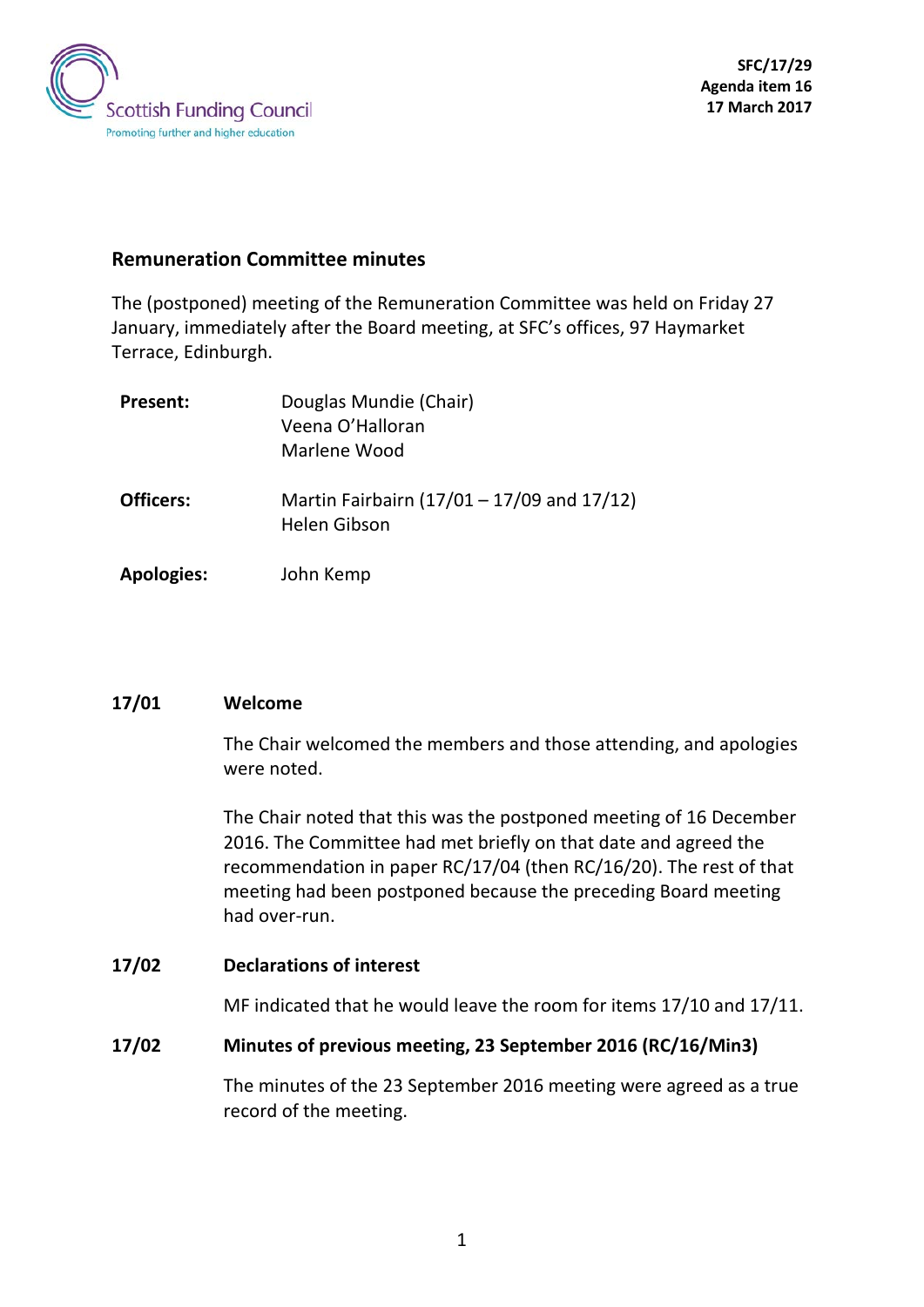## **17/03 Matters arising**

The Committee noted that:

- Maidie Cahill, Director of Corporate Services at SQA, was unable to attend this meeting but would attend the next meeting of the Committee in March.
- The Executive had brought it to the attention of the Finance Committee that in some cases SFC is liable for VAT payments with respect to inward secondments.

## **17/04 Remit of the Remuneration Committee (RC/17/01)**

The Committee agreed the proposed revisions to the wording of its remit and noted some further minor revisions which will be taken into account when the revised remit is proposed to the full Board.

The Committee also identified that, while it has responsibility for determining the remuneration of the Chief Executive, it does not currently have a specific role in the process for appointing a Chief Executive. The Committee requested that the Executive explore this further, in discussion with the Chair of the Board, with a view to a wider Board discussion on the subject.

## **17/05 Rolling agenda (RC/17/02)**

The Committee noted the paper and proposed that the interim arrangements at CEO/Director level should be included on the forward agenda until a permanent arrangement has been put in place.

#### **17/06 Enterprise and Skills Review (oral)**

This had been discussed in the full Board meeting earlier in the day and so it was not discussed at this meeting.

#### **17/07 Strategic HR & OD report (RC/17/03)**

The Committee noted the report.

The Executive reported verbally on the results of the 2016 annual staff survey, noting that staff engagement had increased to 71%: an increase of 17% since the previous year. It was agreed that a staff engagement target would be set well in advance of the 2017 staff survey. The full survey outcomes will be discussed at the March meeting in the context of ongoing organisational development activities.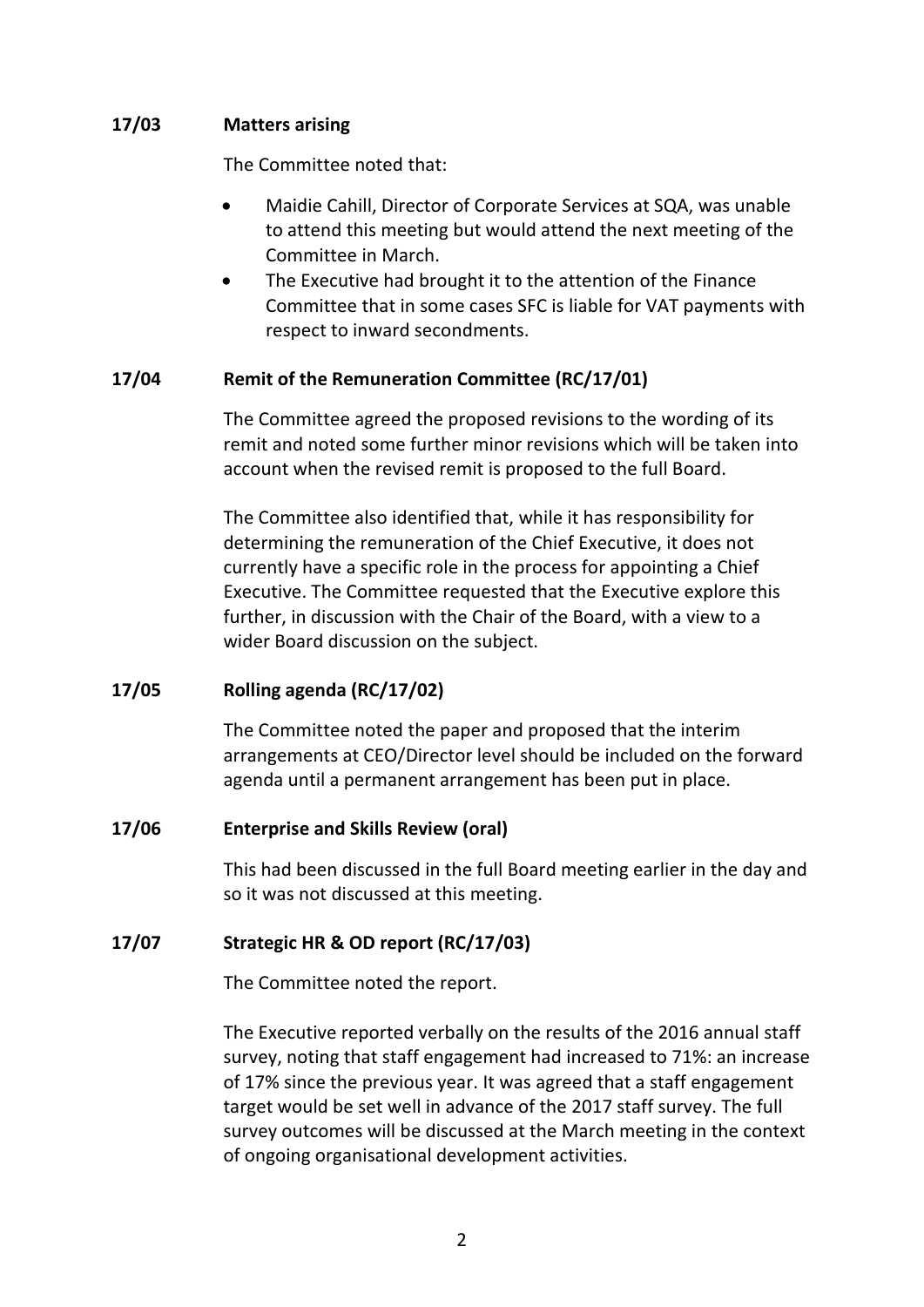### **17/08 Interim appointments to the Senior Management Team (RC/17/04)**

The Committee had **agreed** to the recommendations in the paper on 16 December 2016 before the rest of the meeting was postponed.

# **17/09 Scottish Government Pay Policy for 2016-17: update on pay remit (RC/17/05)**

The Committee noted the contents of the paper.

### **17/10 Directors' remuneration 2016-17 (RC/17/06)**

The Committee **agreed** to the proposals in the paper, i.e. that Directors' pay for 2016-17 will mirror the pay settlement for staff, once agreed, subject to the increase to the top of the pay range being capped at 1% as advised by the Scottish Government Pay Policy team.

### **17/11 Chief Executive's remuneration 2016-17 (RC/17/07)**

The Committee considered a paper which outlined the key elements of the Scottish Government Pay Policy for Senior Staff in 2016-17 and proposed some options which could be put forward to the Scottish Government for approval.

The Committee took the view that it was important to maintain a market-facing pay range for this post and **agreed** that Option 2 was its preferred option, with Option 3 as its second preference.

The Committee delegated authority to its Chair to finalise the Committee's position after the necessary discussions with the Scottish Government had taken place.

#### **17/12 Chair and Council Members' fees (oral)**

The Committee **confirmed** that the position agreed at its March 2016 meeting (paper RC/16/07) still stands: i.e. that the fee increases for the Chair and Council Members should mirror the pay increase for staff, once agreed, subject to the 1% cap determined by Scottish Government Pay Policy.

#### **17/13 Any other business**

There was no other business to report.